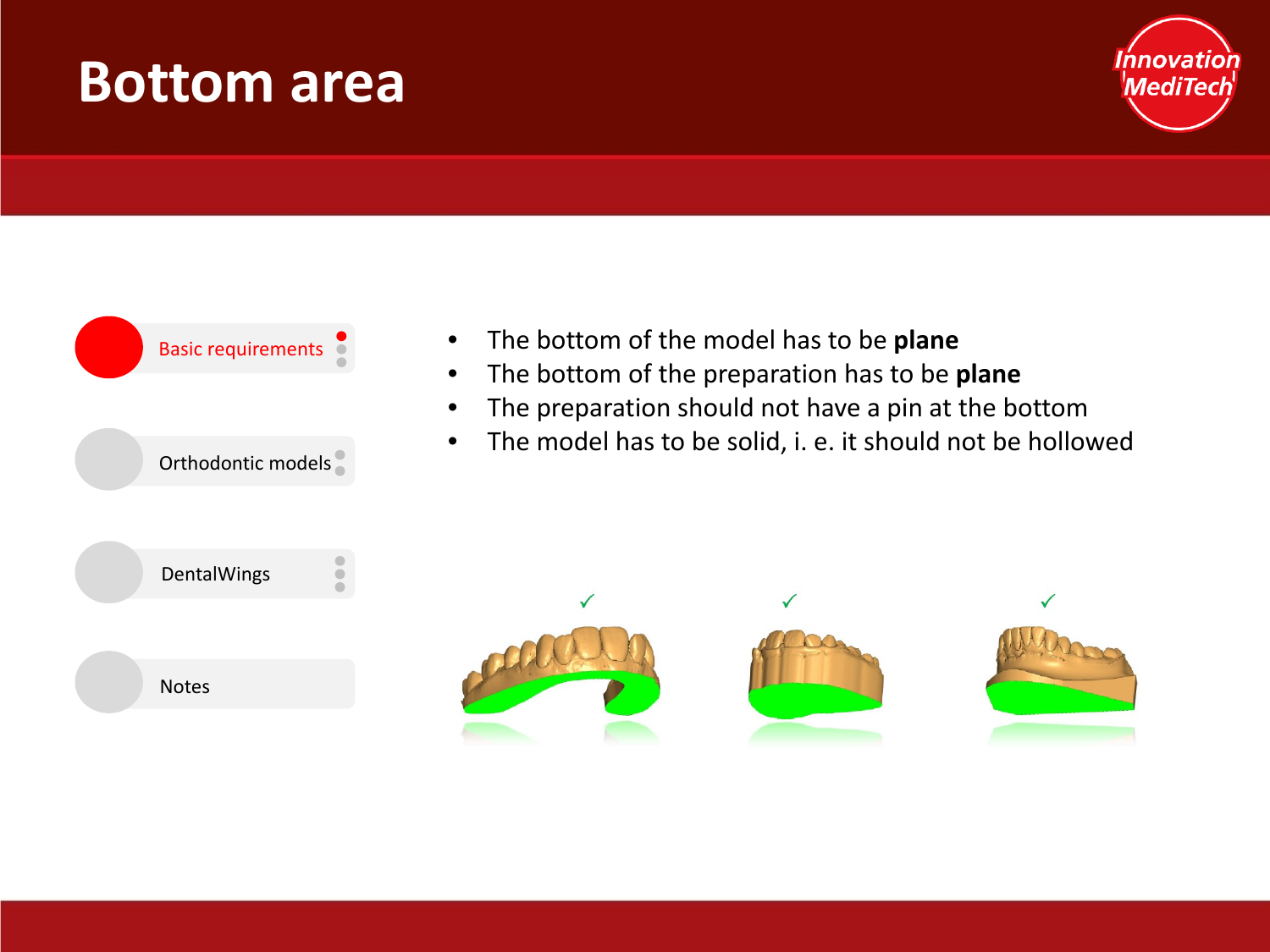# **Labelling the model**





- A label (ID-tag) is necessary for identification
- The label must relate to the order
- If no label is attached, Innovation MediTech GmbH has to attach a label with costs





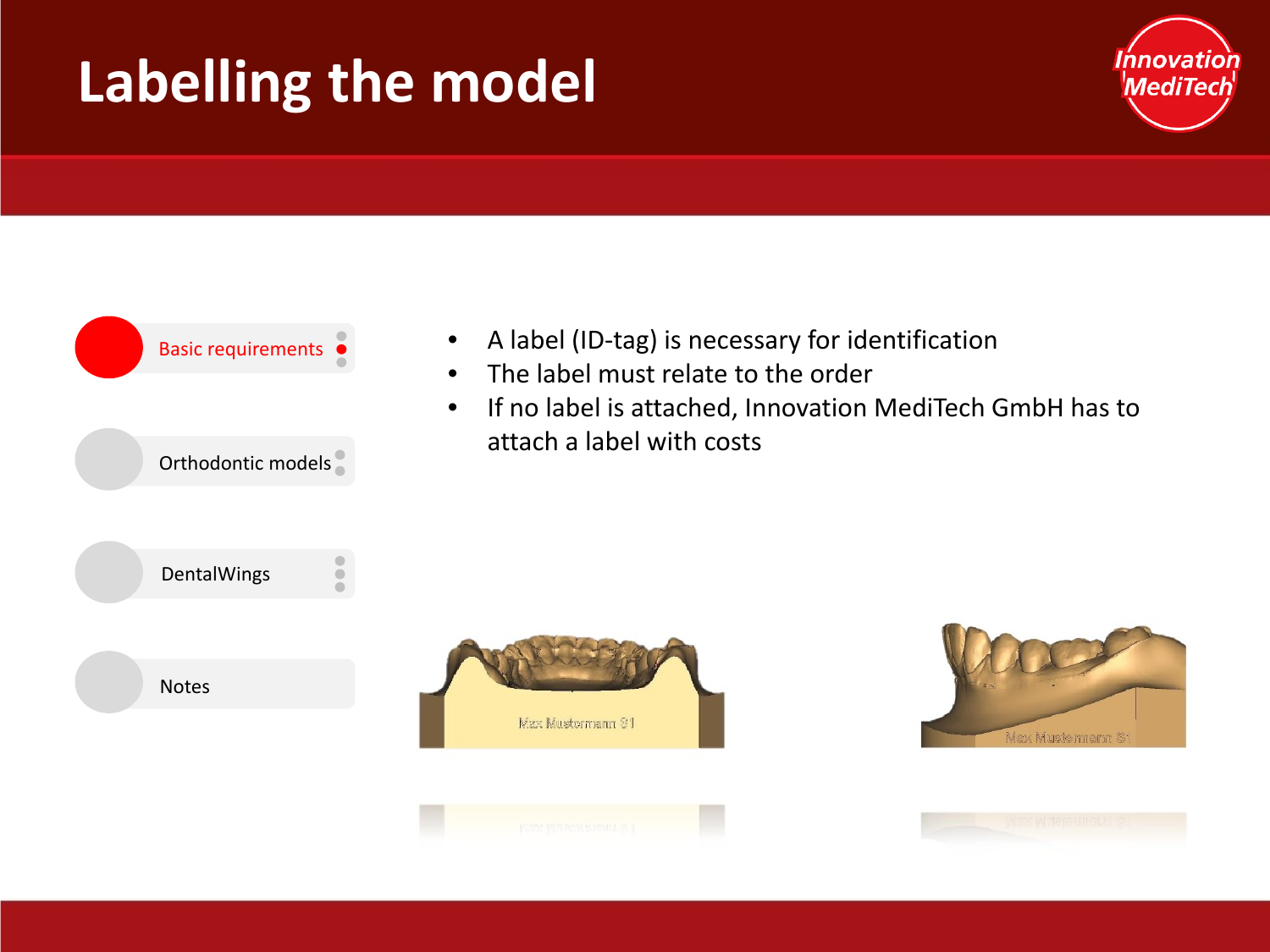# **Model height**





Basic requirements **•** The max. height of the model is 32 mm

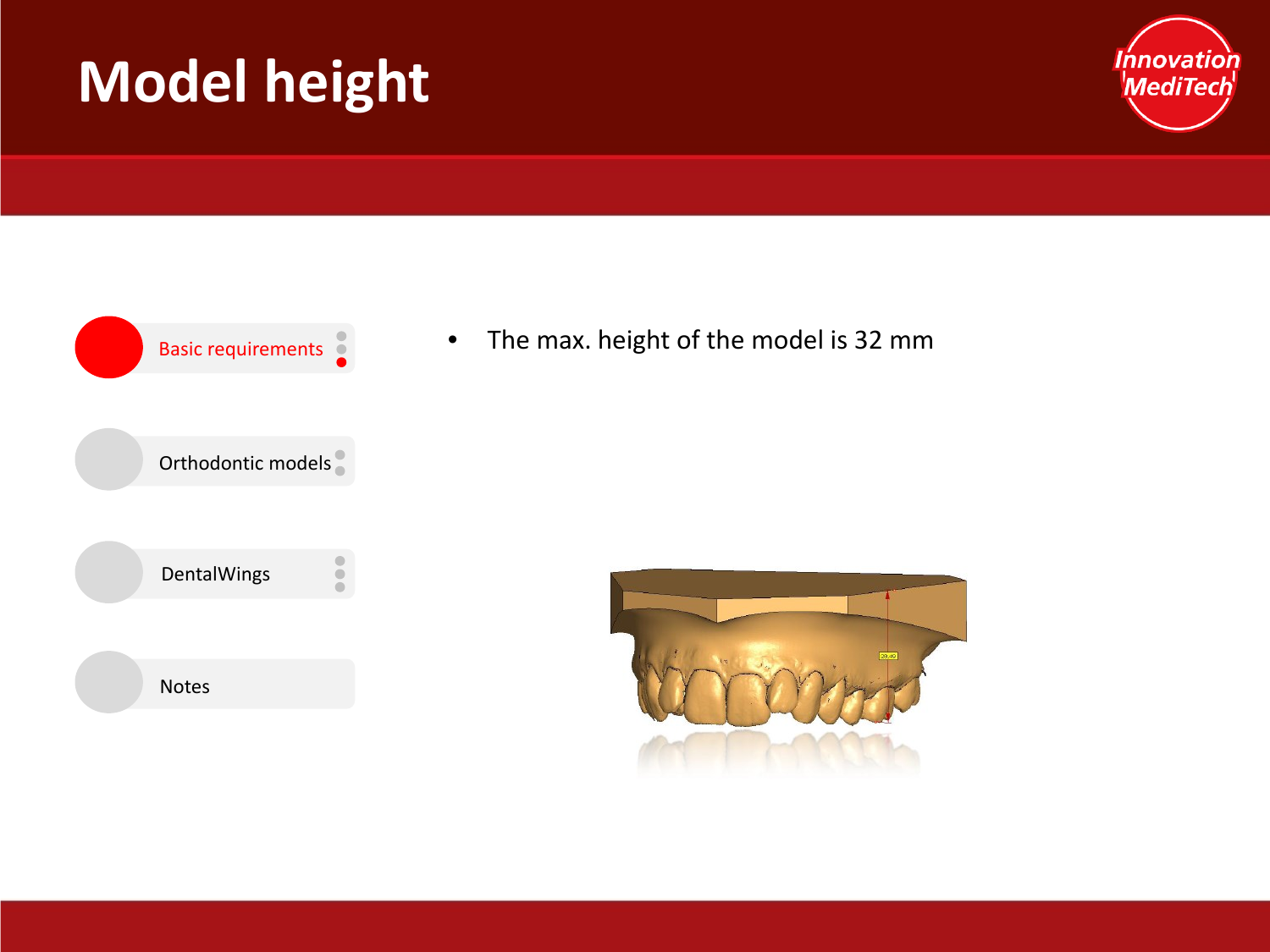#### **Standard forms**





- Horseshoe model (1)
- Orthodontic model with palatine part without socket (2)
- Orthodontic model with palatine part with socket (3)



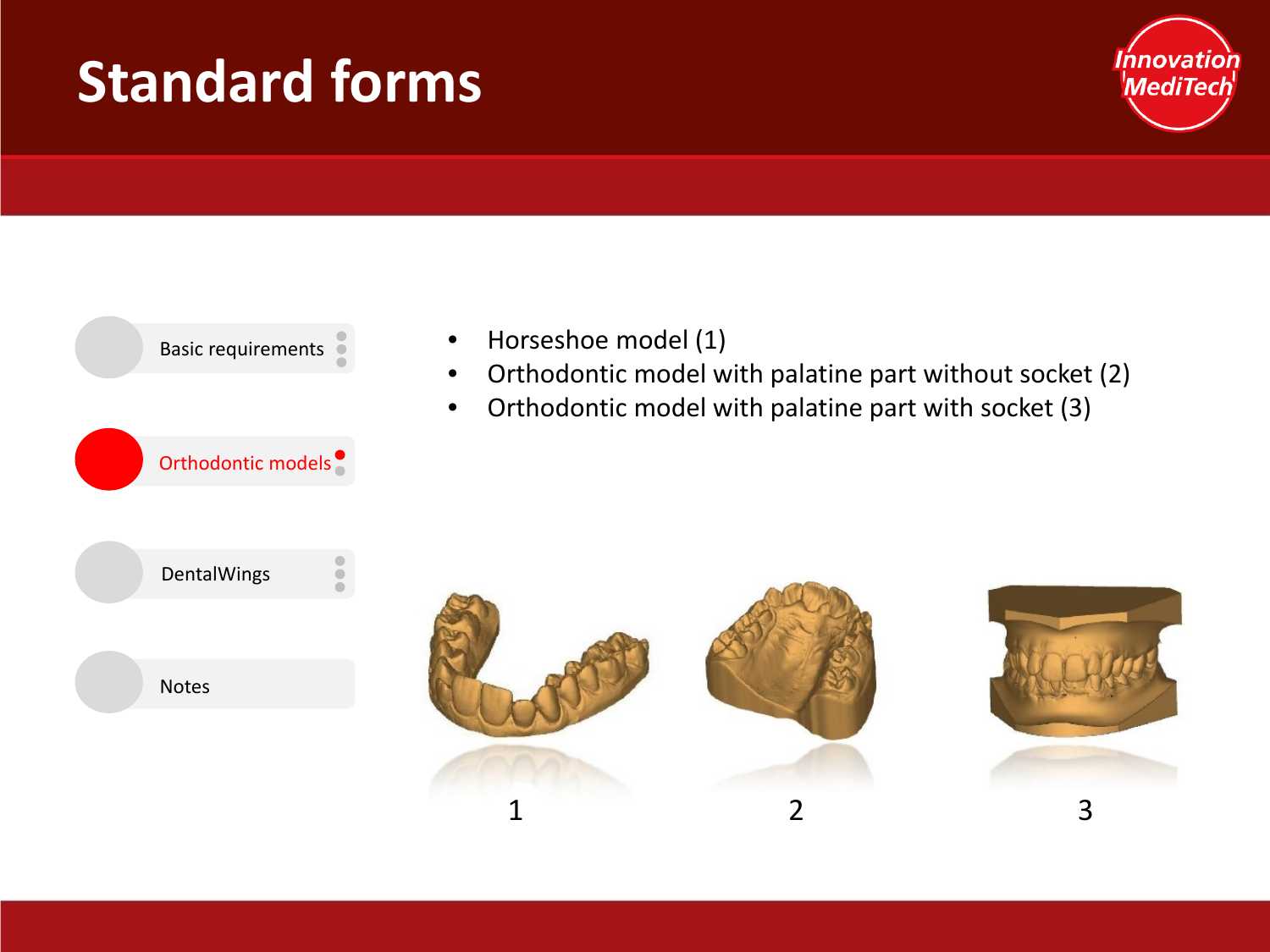## **Socket height**





• The maximum height of the base (from the basale model edge to the mucolabial fold) is 3 mm

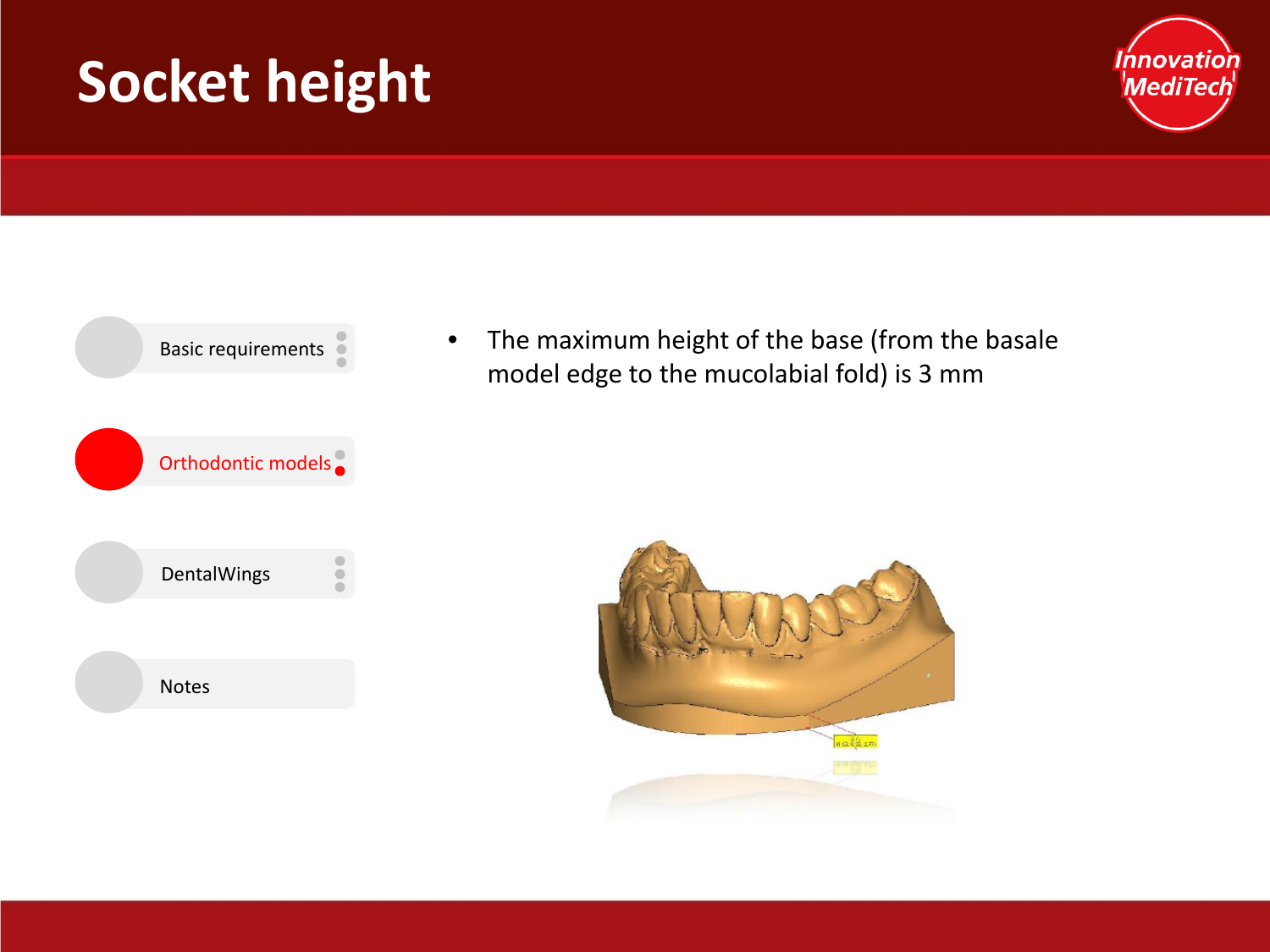## **Model parameter**





- Model production type: standard / default
- Model height: 3-5 mm
- Model expansion: 0,2 mm
- 

| <b>Model Production Type</b>         |                                                                                                                                                                                             |                  | $\boldsymbol{\mathsf{x}}$                                                                                                                |
|--------------------------------------|---------------------------------------------------------------------------------------------------------------------------------------------------------------------------------------------|------------------|------------------------------------------------------------------------------------------------------------------------------------------|
| Base<br>Model<br>Expansion<br>Height | <b>Model Production Type</b><br>Modellsockelhöhe (mm)<br>Modellsockelerweiterung (mm)<br><b>Articulator fitness</b><br><b>Gingiva Thickness</b><br>Gingiva Spacer<br><b>Model Thickness</b> | <b>Default</b>   | $\checkmark$<br>$3\degree$<br>$0.2$ $\degree$<br>$0,02$ $\degree$<br>$1,5$ $\sim$<br>$0,05$ $\degree$<br>$0.5 \text{ } \text{ }^{\circ}$ |
| $\mathbb{Z}$ Reset<br>Set as Default |                                                                                                                                                                                             |                  |                                                                                                                                          |
|                                      |                                                                                                                                                                                             | $&$ Back<br>Next | Cancel                                                                                                                                   |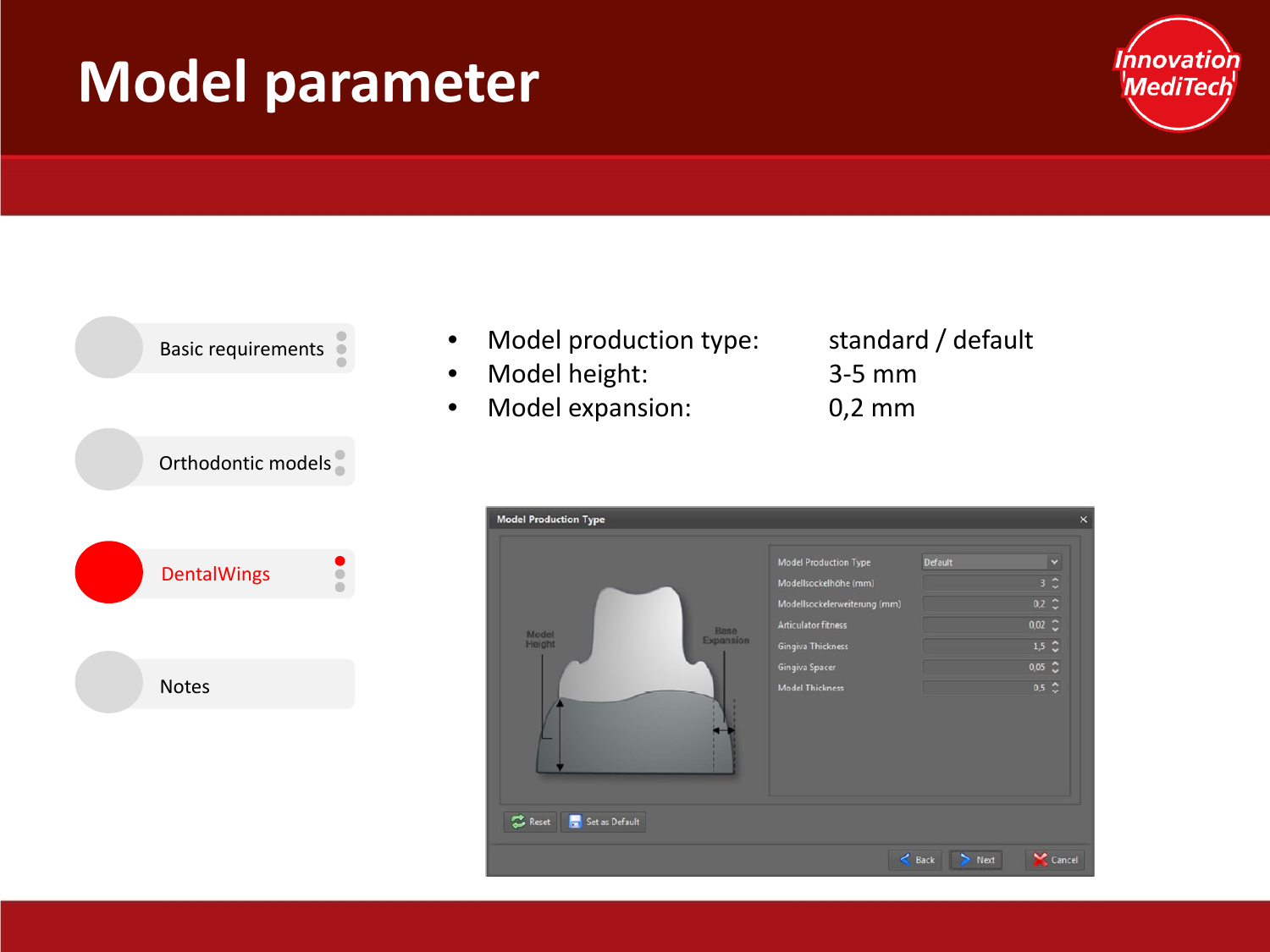## **Model parameter**





|           | • Pinshape:       | Geller |
|-----------|-------------------|--------|
| $\bullet$ | Margin expansion: | 0,2    |
|           | • Fit distance:   | 0,03   |
| $\bullet$ | Ditch height:     | 0,8    |
| $\bullet$ | Ditch depth:      | 0,15   |
|           |                   |        |

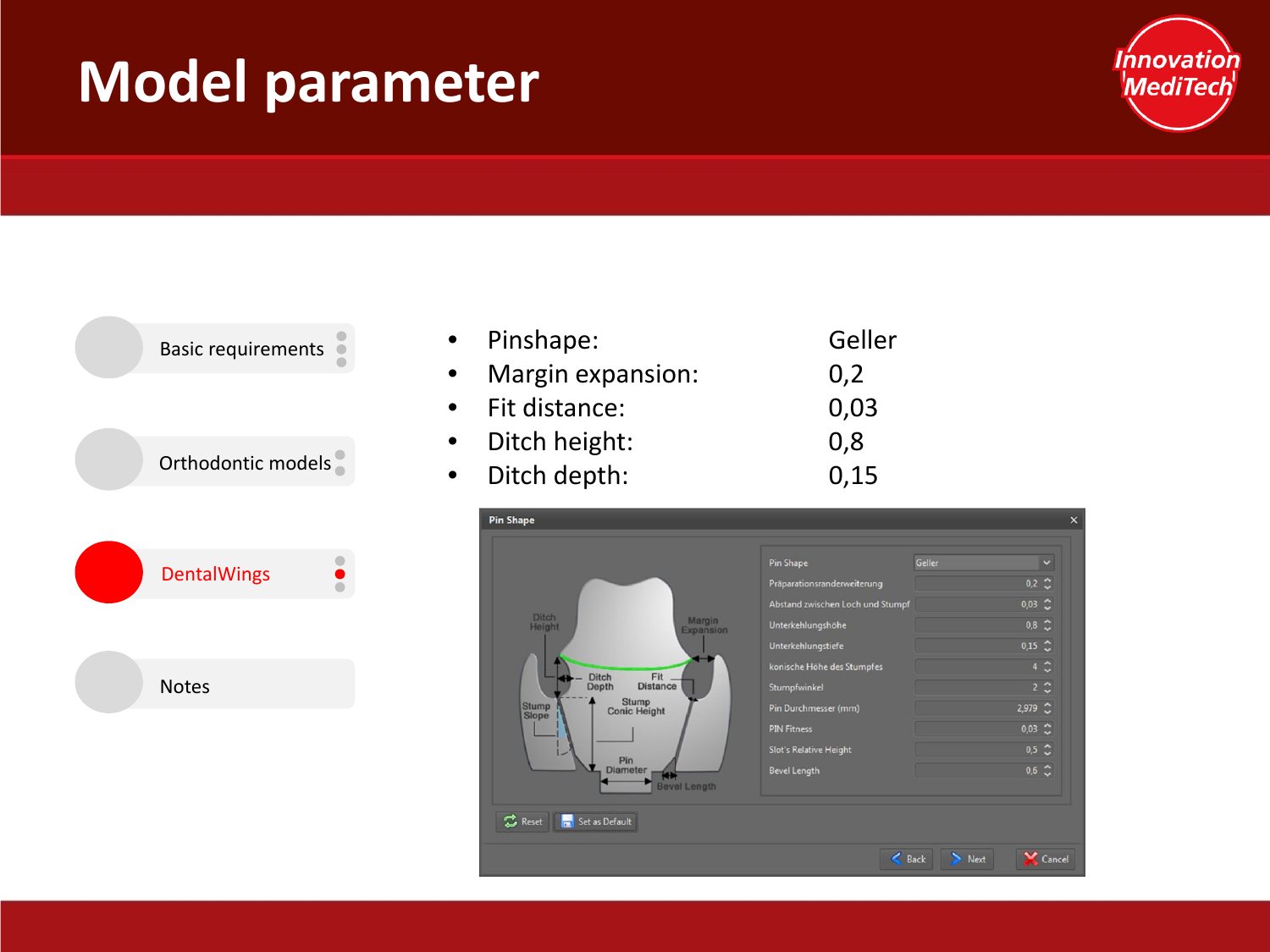## **Model parameter**





| Stump conic height:     | 4   |
|-------------------------|-----|
| Stump slope:            | 2   |
| Slot's relative height: | 0,5 |
| Bevel length:           | 0.6 |